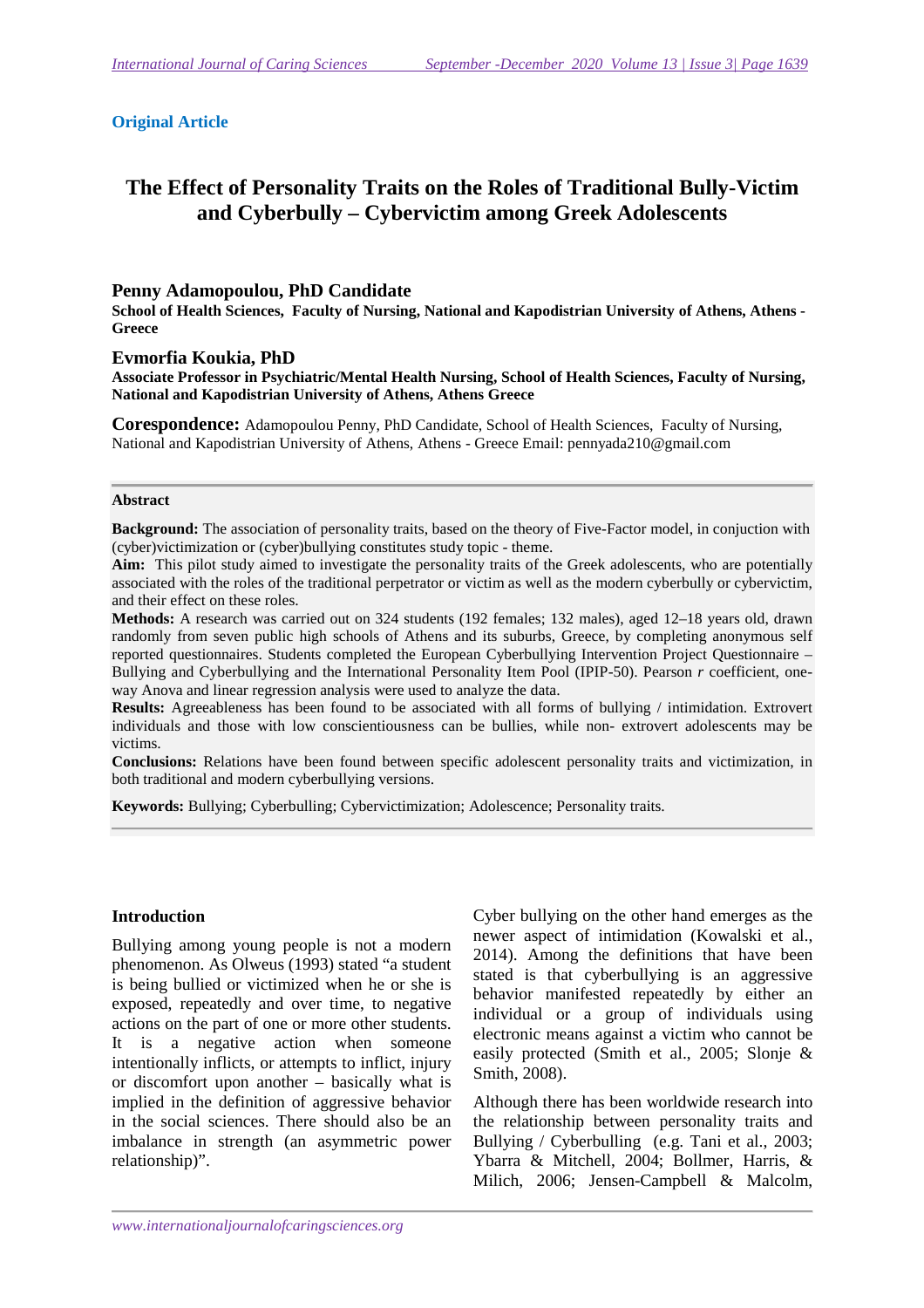2007; Williams & Guerra, 2007; Anderson & Sturm, 2007; Hinduja & Patchin, 2008, 2010; Perren et al., 2010; Sourander et al., 2010; Goodboy & Martin, 2015; Garaigordobil, 2015; Alonso & Romero, 2017; Semerci, 2017), less research has been conducted on cyberbullying in Greek reality (Kokkinos, 2013; Kokkinos et al., 2013; Αντωνιάδου & Κόκκινος, 2013; Kokkinos, Antoniadou & Markos, 2014; Kokkinos et al., 2016a, 2016b; Antoniadou et al., 2016; Athanasiades et al., 2016; Lasuras, Barkoukis & Tsorbatzoudis, 2017). These studies are mainly examining the relation of the psychopathic characteristics of the personality, skills and the search for experiences and emotions by engaging in traditional or cyberbullying / cyber victimization (Antoniadou, Kokkinos & Markos, 2016), the relationship between victimization and parenting style (Kokkinos, 2013; Kokkinos et al., 2016a) or depression (Kokkinos et al., 2016b) and the role of empathy (Antoniadou & Kokkinos, 2018), while only one deals with the association of the personality of the adolescent students with cyberbullying / cyber victimization incidents (Αντωνιάδου & Κόκκινος, 2013).

Also, to date in the literature on Greek data, relevant surveys on the characteristics of victims and victims of cyberbullying have either been reported in pre-adolescent pupils (Kokkinos et al., 2013; 2016a; 2016b; Τουλούπης & Αθανασιάδου, 2014) or conducted on a sample of university student population (Kokkinos, Antoniadou & Markos, 2014) or were focused on the correlation of internet bullying with the traditional form of bullying in teenage age (Antoniadou, Kokkinos & Markos, 2016; Antoniadou & Kokkinos, 2018; Lasuras, Barkoukis & Tsorbatzoudis, 2017), or finally looked into problematic aspects of internet use by teenagers such as gambling (Tsitsika et al., 2011) or internet addiction (Kormas et al., 2011). Under this prism, this study enriches current literature by providing new research data concerning adolescents' personality traits and its relation to cyberbullying. Finally, the present research also aims enrich the existing literature by giving evidence of the state of (cyber) intimidation and (cyber) victimisation in the Greek reality of recent years.

*The Five-Factor Model:* The Five-Factor Model is a theoretical construction that describes the five dimensions or factors of the human personality. These dimensions are: Extraversion, Agreeableness, Conscientiousness, Emotional stability or Neuroticism and Intellectual or Openness to Experiences. They have been derived by questionnaires as well as adjectives that describe the human personality (McCrae & Costa, 1987; Goldberg, 1990, 1992; Costa & McCrae, 1992; McCrae & John, 1992).

According to Costa & McCrae (1992) the dimension of Extraversion includes specific traits as talkative, energetic, assertive, forceful, adventurous, sociable, active, enthusiastic, outgoing. Agreeableness encompasses traits like forgiving, generous, unselfish, warm, kind, friendly, pleasant, sympathetic, affectionate; Conscientiousness includes traits like wellorganized, conscientious, thorough, responsible, precise and planful. Neuroticism or Emotional Stability includes traits like tense, moody, emotional, nervous, worrying and anxious. Finally, Openness to Experience or Intellect/Imagination includes traits like creative, original, curious, having wide interests and being imaginative and insightful (Costa & McCrae, 1992; Goldberg, 1990,1992, 1999).

Although this model has been used primarily to describe adult personality traits, the possibility of using it in children and adolescents has been investigated with positive conclusions (Baker et al., 2004; Measelle et al., 2005; Παυλόπουλος & Μπεζεβέγκης, 1999; Μπεζεβέγκης, Παυλόπουλος & Γεωργουλέας, 2002; Kokkinos et al., 2013; Kokkinos et al., 2016b), since the continuity of personality characteristics from the childhood to the adulthood has been supported (Capsi, 2000; Measelle et al., 2005; Bollmer, Harris, & Milich, 2006).

*Personality traits and (cyber) intimidation:*  Exploring personality traits of adolescents involved in traditional bullying and cyberbullying situations has been the subject of interest for many surveys. In traditional intimidation, the dimensions of the Five-Factor model have been associated to a lesser or greater degree with aggressive and violent behavior (Barlett & Anderson, 2012), while other studies examine the correlation between intimidation / victimization and the personality of the offenders and the victims (Mitsopoulou & Giovazolias, 2015, where a post-analytical approach to the research is attempted). In particular, Agreeableness has been found to be negatively related to victimization (Ehrler, Evans, & McGhee, 1999; Jensen-Campbell et al., 2002; Tani et al., 2003; Kokkinos et al., 2016b; Alonso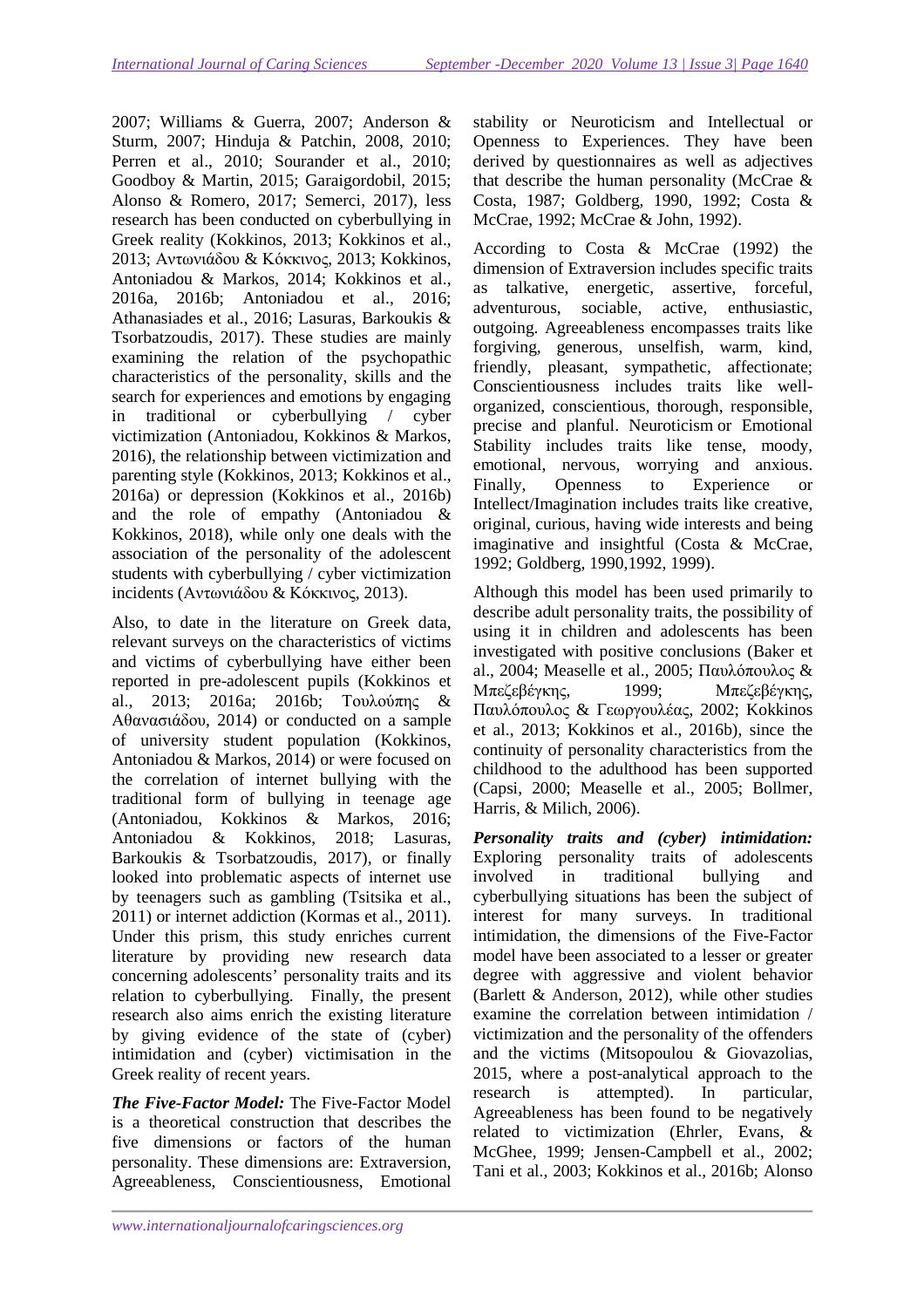& Romero, 2017) and children who score high in this dimension tend not to engage in intimidation (Veenstra et al., 2005). On the other hand, those who score low in Agreeableness may be offenders (Tani et al., 2003).

Emotional instability, manifested by anger, anxiety and depression, both on the bullies' side and that of the victims, is associated with intimidation and aggressive behaviors (Coolidge, DenBoer & Segal, 2003; Tani et al., 2003; Bollmer, Harris, & Milich, 2006; Menesini, Camodeca & Nocentini, 2010; Hansen et al., 2012) and victimization (Kokkinos et al., 2016b; Alonso & Romero, 2017). It has also been found that low score in subscale of consciousness in IPIP-50 is associated with the victims (Tani et al., 2003; Bollmer, Harris, & Milich, 2006; Jensen-Campbell & Malcolm, 2007; Kokkinos et al., 2016b), while Extraversion has been associated with the victims, which have been found to exhibit lower scores in extraversion (Kokkinos et al., 2016b), as well as with the perpetrators who have been found to be more social, extrovert or even popular (Bollmer, Harris, & Milich 2006; Tani et al., 2003). Finally, Openness in experiences has been associated with victimization (Alonso & Romero, 2017).

The study of the phenomenon of bullying / victimization and its modern version through new technology and the Internet in the light of the model of the five factors model has been the subject of recent research, as in teenagers in Spain (Garaigordobil, 2015; Alonso & Romero, 2017) and vocational school students (Semerci, 2017) or undergraduate students in Turkey (Çelik, Atak & Erguzen, 2012). The results of these surveys have not always resulted in common conclusions (Alonso & Romero, 2017).

As findings also have revealed, cyberbullies are unable to feel compassion and understanding for others, accept ethics and justify intimidation (Williams & Guerra, 2007; Calvete et al., 2010), may not have a harmonious relationship with their classmates and school staff (Li, 2007), they have problems in their social relationships and antisocial behavior (Ybarra & Mitchell, 2004; Sourander et al., 2010) and for this reason they have a low rating on Emotional Stability, and also have low scores in Agreeableness and Conscientiousness (Alonso & Romero, 2017), as well as low self-esteem and negative self-image, and for this reason through intimidation seek to

balance their negative self-image (Anderson & Sturm, 2007).

Other researchers argue that cyber-bullies may be social, popular and seek to maintain their popularity by shaming some of their classmates (Feinberg & Robey, 2009; Guarini et al., 2012). Cyberbullies also exploit the anonymity offered by the internet, while some use a pseudonym (Strom & Strom, 2005). In addition, previous negative cyber victimization experiences may lead a teenager to offending behavior over the internet (Wright and Li, 2013).

Regarding the profile of cybervictims, research findings show significant differences between them. In recent research on the subject, it is reported that cybervictims may feel insecure, develop physical problems and difficulties in their friendly relations (Sourander et al., 2010), have low emotional stability (Alonso & Romero, 2017), while ways of manifestation and factors associated with traditional intimidation have been found to be related to cyber-bullying (Williams & Guerra, 2007; Hinduja & Patchin, 2008). On the other hand, cybervictims may have a high score in Agreeableness and Openness in Experiences (Alonso & Romero, 2017).

## **Methods**

The survey was conducted in Spring 2018 at seven high schools in Athens and its suburbs, mainly in the western Attica region. There were 324 students [n =324, 132 boys (40.7%) and 192 girls  $(59.3\%)$ , Mean = 1.53, Std. Error of Mean  $=0.027$ , Std. Deviation  $=$  , 492)], from all classes, completing self reported questionnaires in their classroom. The pupils' age was from 12 up to 18 years old. Students reported frequent use of mobile phones and the internet, more than 3 hours per day, with rates reaching 43.5% for mobile phone use and 44.8% for internet use. In order to fill in the questionnaires in the classroom, the management of the school units as well as the pupils and their parents were informed about the purpose of the research. It was pointed out to the pupils that the completion is optional and that the pupils could cease the completion of the questionnaires whenever they wanted. Also, explanations were given to queries about the completion. The Statistical Package for Social Science (SPSS) IBM software for Windows, version 18.0 was used for the statistical analysis of the results.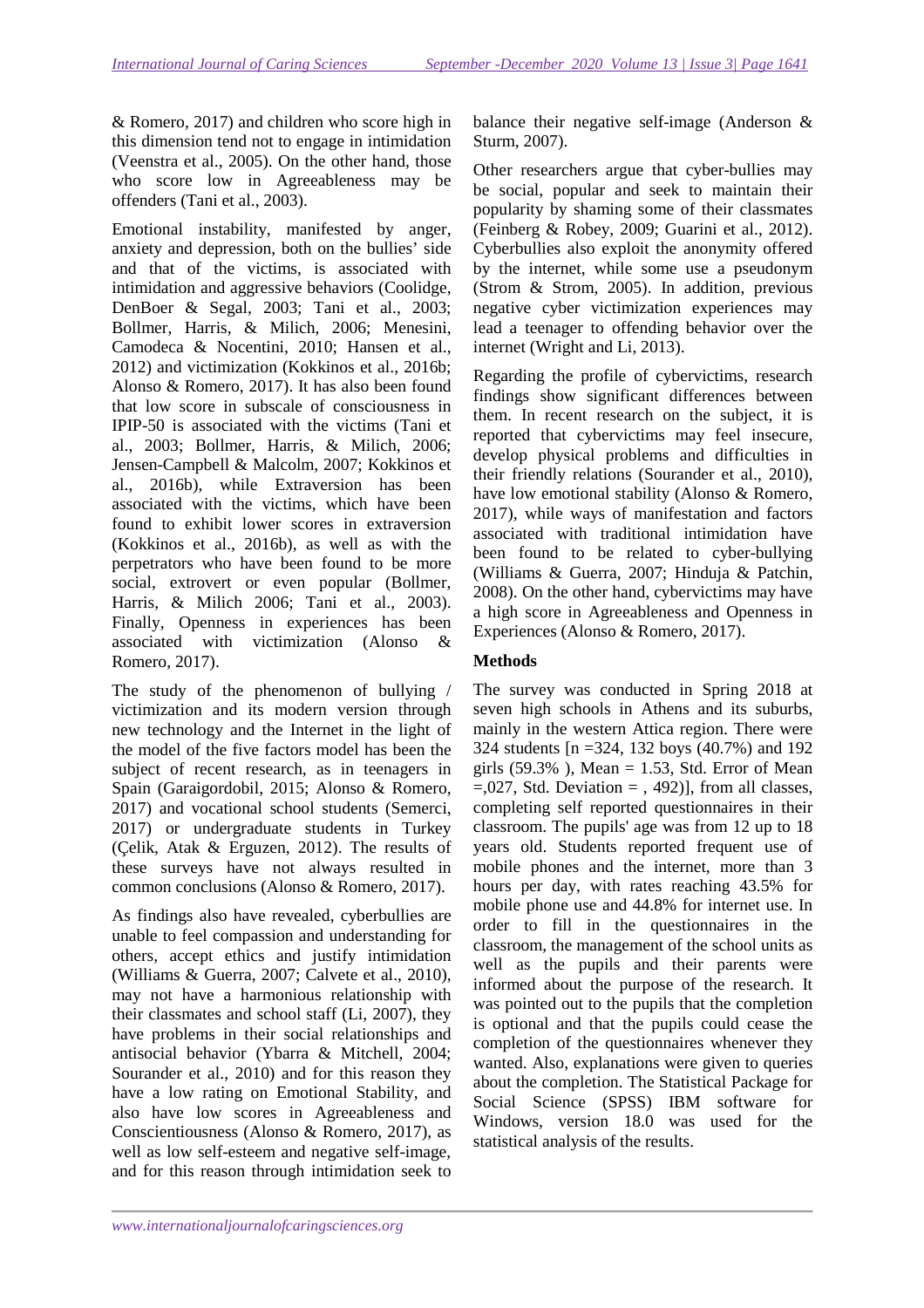*Measures:* The European Cyberbullying Intervention Project Questionnaire - Bullying (ECIPQ-B) questionnaire (Casas, Del Rey & Ortega-Ruiz, 2013; Schultze-Krumbholz et al., 2015) was used to collect data on traditional victimization. The questionnaire consists of 14 questions, using a 5-point Likert scale to investigate bullying and victimization situations and it is divided into two parts (sub-scales), consisting of seven questions for each part.

A short form of the "European Cyberbullying Intervention Project Questionnaire – Cyberbullying" (ECIPQ-C) questionnaire was used for the Cyberbullying Survey. This questionnaire was also used in the aforementioned survey in six European countries under the European Community Daphne III Program (Brighi et al., 2012; Del Rey et al., 2015; Schultze-Krumbholz et al., 2015). In the same way as the previous one, the questionnaire consists of two parts. The first part consists of twelve (12) questions, which refer to situations of victimization through the new technology. The second part, which refers to the cyberbully, consists of twelve (12) questions too. Here too the questions were of the Likert type 5- point scale. Higher scores indicate the involvement of subjects with a higher incidence of occurrences, either as perpetrators / cyberbullies or as victims / cybervictims (Lazuras, Barkoukis, & Tsorbatzoudis, 2017).

The use of psychometric tools to assess the personality traits in relation to cyberbullying and cybervictimization is considered as useful (Berne et al., 2013). Thus, a questionnaire of 50 questions from Goldberg's International Personality Item Pool (IPIP) was used to investigate the personality traits (Goldberg 1992, 1999; Goldberg et al., 2006). The questionnaire is divided into five (5) sub-scales. The first subscale refers to Extraversion, the second to Agreeableness, the third to Conscientiousness, the fourth to Emotional Stability or Neuroticism and the fifth to Intellectual or Spiritual Culture or Openness to Experience. The total score for each sub-scale is deduced from the sum of the answers after the recode of some questions.

*Hypotheses:* The main hypothesis is that there is a correlation between the predatory features of cyberbullies and cybervictims with the active act of cyberbullying or the involvement in cyber victimization respectively. So, this study investigated the following hypotheses :

(H 1): Extroverted children are more susceptible to atrocities / cyberbullying events and vice versa introverted teens are easier to being victimized

(H 2): (cyber) bullying and victimization is correlated with the Agreeableness and Emotional Stability of adolescent pupils.

(H 3): (cyber) victimization is not related to Consciousness and Intellectual cultivation of adolescent pupils.

# **Results**

The self-reported rates of involvement in traditional victimization in our study are high: more than one in two adolescents (57.7%) report being at least occasional victims of some form of bullying, while 11.7% report more serious involvement and only one in three (30.6%) states that there was no involvement.

Correspondingly, self-report rates on involvement in traditional bullying are high: more than one in two adolescents (56.6%) state that there were at least occasional perpetrators of some form of bullying, while only 5.6% report more serious involvement and more than one in three (38.9%) said that they had no involvement.

Frequent daily use of mobile phones and internet by Greek students, as shown by the rates of our own research and other relevant research in the country (Makri-Botsari & Karagianni, 2014, Athanasiades et al., 2016) highlights problematic Internet use behaviors. Regarding self-report rates on cybervictimization involvement, few more than one in two adolescents (52.5%) state that they had no involvement, 44.7% stated that they were at least occasional victims of some form of cyberbullying, and 3.1% reported more serious involvement.

Finally, in terms of self-reported rates of involvement in cyberbullying, nearly two in three adolescents (65.1%) state that they had no involvement, 34% that there were at least occasional perpetrators/bullies of some form of cyberbullying and just 0.9% indicates more serious involvement. Descriptive statistics for the study variables appear in Table 1. Regarding the correlations on the scale of the (cyber) bullying and (cyber) victimization questionnaire (Table 2), we note that there is a significant positive correlation between the offenders and the cybervictims ( $r = 0$ , 548\*\*,  $p \le 0.001$ ). Also, there is a small correlation between the traditional victim and the cyber-bully  $(r = 0,$ 290 $*, p$  <0.001). In addition, a remarkable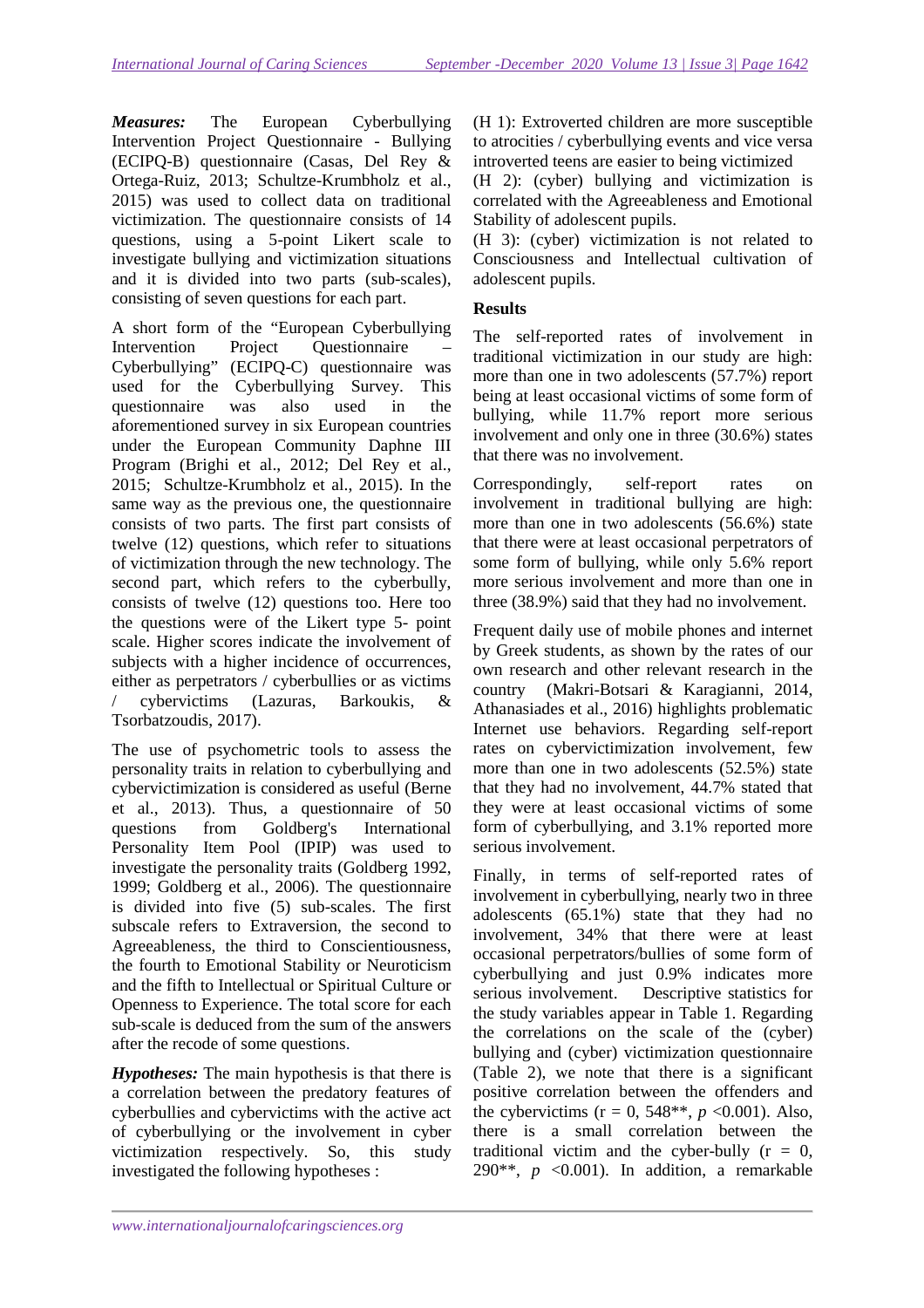correlation was found between the (traditional) offender and the cyberbully  $(r = 0, 548^{**}, p)$ <0.001). A small correlation was also recorded between the perpetrator and the victim  $(r = 0,$ 290<sup>\*\*</sup>,  $p \le 0.001$ ) as well as between cyberbully and cybervictim ( $r = 0$ , 379<sup>\*\*</sup>,  $p < 0.001$ ). Only in the relationship between victim and cyberbullying was observed a small correlation with reference value ( $r = 0.186$ <sup>\*\*</sup>,  $p = 0.001$ ). The correlation of the independent variables of the IPIP sub-questions to the dependent variables of the (cyber)bullying and (cyber)victimization questionnaire was calculated using the Pearson *r* affinity index. Two-tailed significance level was requested. The level of statistical significance

was  $p \leq 0.05$ . There were some correlations between personality traits and victimization, which are presented below. Finally, regarding the internal consistency Reliability of the scales in the questionnaires, Cronbach's Alpha Coefficient internal indicators were in most scales high (Table 2) and almost in agreement with the indices of other researches (for example: Del Rey et al., 2012; Ypofanti et al., 2015).

Additionally, a one-way Anova and a linear regression analysis were conducted, with the independent subscale variables of IPIP as factors / independent variables in relation with the subscales of victim, cybervictim, bully and cyberbully as dependent variables.

| Variables                     | Mean    | Std. Deviation | Std. Error of Mean |
|-------------------------------|---------|----------------|--------------------|
| <b>Sex</b>                    | 1.59    | .492           | .027               |
| (ECIPQ-B) Victim              | 10.1358 | 4.00697        | .22261             |
| (ECIPQ-C) CyberVictim         | 13.8179 | 4.29207        | .23845             |
| (ECIPQ-B) Bully               | 9.0247  | 2.96825        | .16490             |
| (ECIPQ-C) CyberBully          | 13.1605 | 2.77296        | .15405             |
| <b>IPIP</b> Extraversion      | 32.2160 | 7.55473        | .41971             |
| <b>IPIP</b> Agreeableness     | 40.4198 | 6.73628        | .37424             |
| <b>IPIP Conscientiousness</b> | 34.5586 | 6.78824        | .37712             |
| <b>IPIP</b> Neuroticism       | 27.9660 | 7.91687        | .43983             |
| <b>IPIP</b> Openness to       |         |                |                    |
| Experiences                   | 35.1512 | 6.20536        | .34474             |

**Tale 1: Means, Standard Deviation and Standard Error of Mean**  of study variables  $(N = 324)$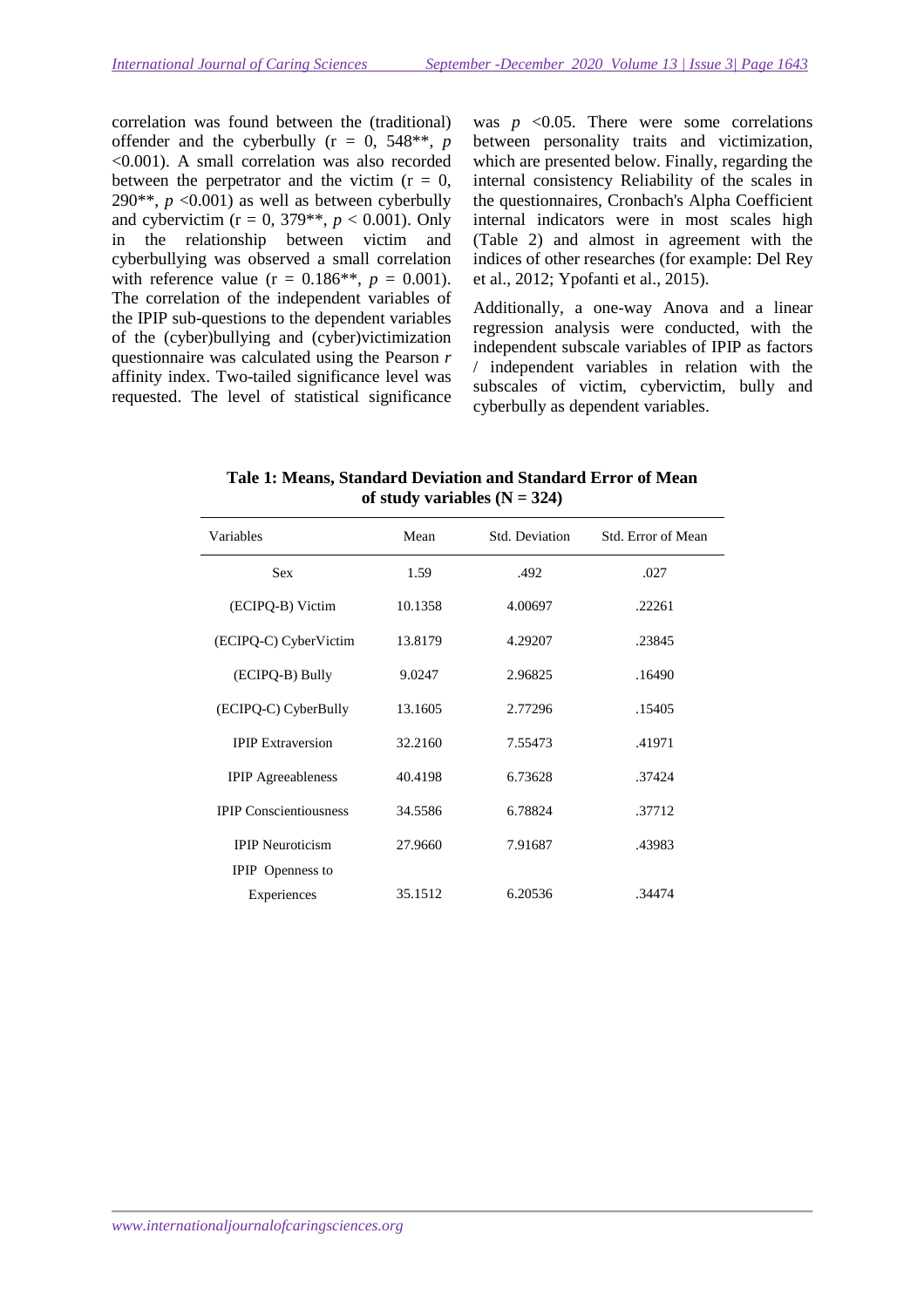|                                             | Cronbach |            |              |              |              |              |                       |           |              |   |
|---------------------------------------------|----------|------------|--------------|--------------|--------------|--------------|-----------------------|-----------|--------------|---|
| 's a                                        | V        | CV         | $\, {\bf B}$ | CB           | EX           | AG           | CON                   | N         | <b>OP</b>    |   |
| (ECIPQ-B) Victim<br>(V)                     | 0.785    | 1          |              |              |              |              |                       |           |              |   |
| $(ECIPQ-C)$<br>Cybervictim (CV)             | 0.850    | $.604**$   | $\mathbf{1}$ |              |              |              |                       |           |              |   |
|                                             |          | .000       |              |              |              |              |                       |           |              |   |
| ECIPQ-B Bully (B)                           | 0.705    | $.290**$   | $.154***$    | $\mathbf{1}$ |              |              |                       |           |              |   |
|                                             |          | .000       | .005         |              |              |              |                       |           |              |   |
| ECIPQ-C<br>CyberBully (CB)                  | 0.677    | $.186***$  | $.379***$    | $.548^{**}$  | $\mathbf{1}$ |              |                       |           |              |   |
|                                             |          | .001       | .000         | .000         |              |              |                       |           |              |   |
| <b>IPIP</b> Extraversion<br>(EX)            | 0.750    | $-.082$    | $-.057$      | .058         | .056         | $\mathbf{1}$ |                       |           |              |   |
|                                             |          | .139       | .308         | .297         | .313         |              |                       |           |              |   |
| <b>IPIP</b> Agreeableness<br>(AG)           | 0.802    | $-.239$ ** | $-.258$ **   | $-.253$ **   | $-.181**$    | $.301***$    |                       |           |              |   |
|                                             |          | .000       | .000         | .000         | .001         | .000         |                       |           |              |   |
| <b>IPIP</b><br>Conscientiousness<br>(CON)   | 0.725    | $-.091$    | $-.025$      | $-.267**$    | $-.113*$     | $-.029$      | $.167***$             | 1         |              |   |
|                                             |          | .103       | .656         | .000         | .041         | .599         | .002                  |           |              |   |
| IPIP Neuroticism (N)                        | 0.784    | $-.234$ ** | $-.060$      | $-.062$      | .000         | .101         | $-.189$ <sup>**</sup> | $.174***$ | $\mathbf{1}$ |   |
|                                             |          | .000       | .282         | .266         | .998         | .068         | .001                  | .002      |              |   |
| <b>IPIP</b> Openness to<br>Experiences (OP) | 0.708    | .033       | .017         | $-.046$      | $-.034$      | $.331***$    | $.275***$             | $.306***$ | $-.064$      | 1 |
|                                             |          | .549       | .759         | .413         | .544         | .000         | .000                  | .000      | .254         |   |

# **Tale 2: Cronbach's Alpha Coefficient internal indicator and Variable correlations with**  the Pearson  $r$  affinity index in the total scores ( $N = 324$ )

\*. Correlation is significant at the 0.05 level (2-tailed). \*\*. Correlation is significant at the 0.01 level (2-tailed).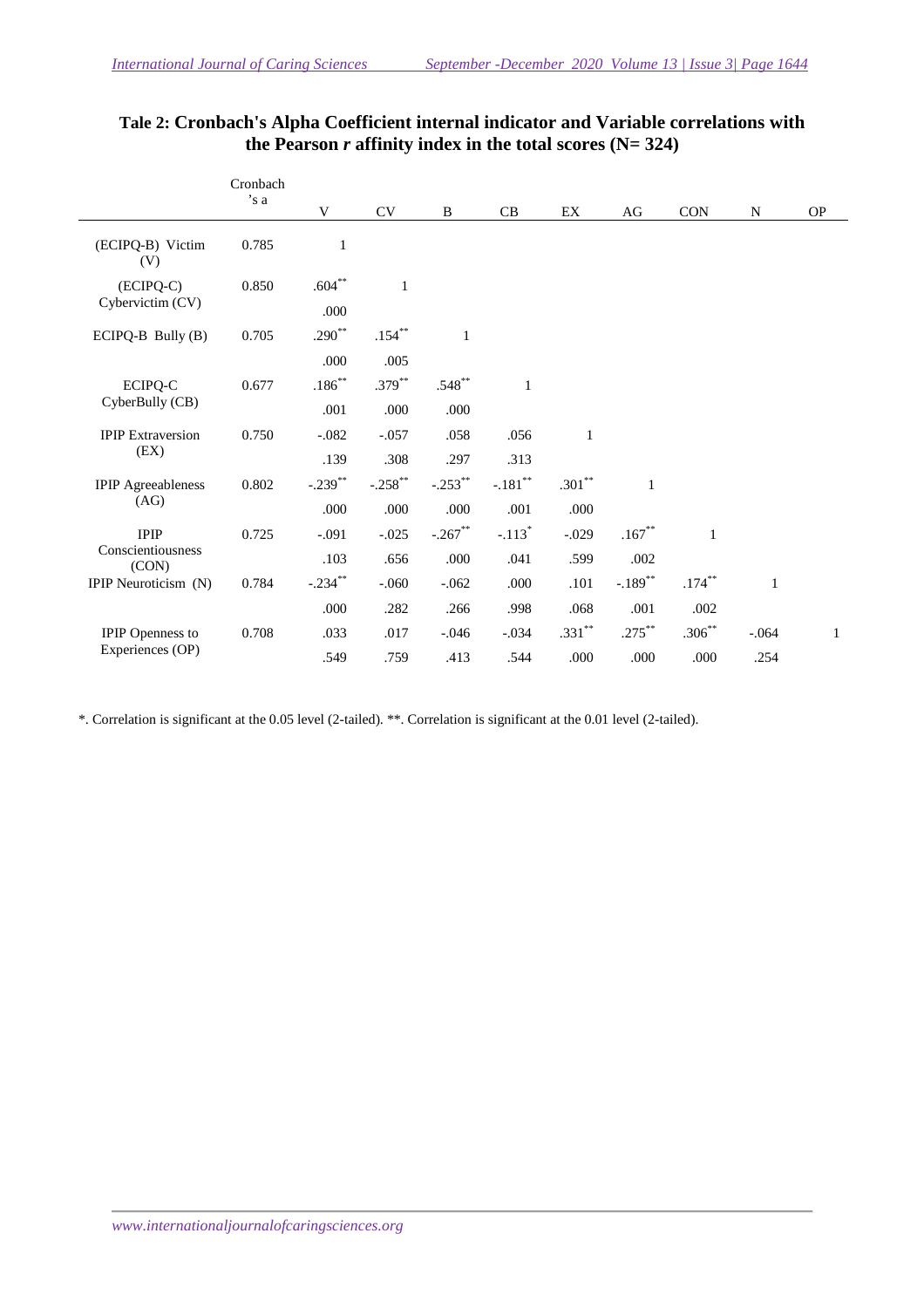|                                       | df  | Mean Square | F     | Sig. |  |
|---------------------------------------|-----|-------------|-------|------|--|
| 1. With factor EXTRAVERSION           |     |             |       |      |  |
| <b>VICTIM</b>                         | 36  | 28.518      | 1.968 | .001 |  |
|                                       | 287 | 14.493      |       |      |  |
| <b>CYBERVICTIM</b>                    |     | 36.221      | 2.237 | .000 |  |
|                                       |     | 16.189      |       |      |  |
| <b>BULLY</b>                          |     | 14.873      | 1.848 | .003 |  |
|                                       |     | 8.050       |       |      |  |
| <b>CYBERBULLY</b>                     |     | 7.274       | .940  | .572 |  |
|                                       |     | 7.741       |       |      |  |
| 2. With factor: AGREEABLENESS         |     |             |       |      |  |
| <b>VICTIM</b>                         | 30  | 43.693      | 3.304 | .000 |  |
|                                       | 293 | 13.226      |       |      |  |
| <b>CYBERVICTIM</b>                    |     | 83.542      | 7.107 | .000 |  |
|                                       |     | 11.754      |       |      |  |
|                                       |     | 12.479      | 1.479 |      |  |
| <b>BULLY</b>                          |     | 8.435       |       | .056 |  |
|                                       |     | 13.039      |       |      |  |
| <b>CYBERBULLY</b>                     |     | 7.142       | 1.826 | .007 |  |
| 3. With factor: CONSCIENTIOUSNESS     |     |             |       |      |  |
|                                       |     |             |       |      |  |
| <b>VICTIM</b>                         | 33  | 17.163      | 1.077 | .360 |  |
|                                       | 290 | 15.930      |       |      |  |
| <b>CYBERVICTIM</b>                    |     | 21.867      | 1.213 | .204 |  |
|                                       |     | 18.030      |       |      |  |
| <b>BULLY</b>                          |     | 14.927      | 1.840 | .005 |  |
|                                       |     | 8.114       |       |      |  |
| <b>CYBERBULLY</b>                     |     | 7.308       | .945  | .558 |  |
|                                       |     | 7.733       |       |      |  |
| 4. With factor:<br><b>NEUROTICISM</b> |     |             |       |      |  |
| <b>VICTIM</b>                         | 34  | 29.346      | 2.025 | .001 |  |
|                                       | 289 | 14.492      |       |      |  |
| <b>CYBERVICTIM</b>                    |     | 23.886      | 1.344 | .104 |  |
|                                       |     | 17.779      |       |      |  |
| <b>BULLY</b>                          |     | 15.232      | 1.891 | .003 |  |
|                                       |     | 8.055       |       |      |  |
| <b>CYBERBULLY</b>                     |     | 11.933      | 1.660 | .015 |  |
|                                       |     | 7.190       |       |      |  |
| 5. With factor: OPENNESS              |     |             |       |      |  |
|                                       |     |             |       |      |  |
| <b>VICTIM</b>                         | 30  | 21.982      | 1.423 | .076 |  |

# **Tale 3: Analysis of variance (one-Way ANOVA) for the depended variables**

*www.internationaljournalofcaringsciences.org*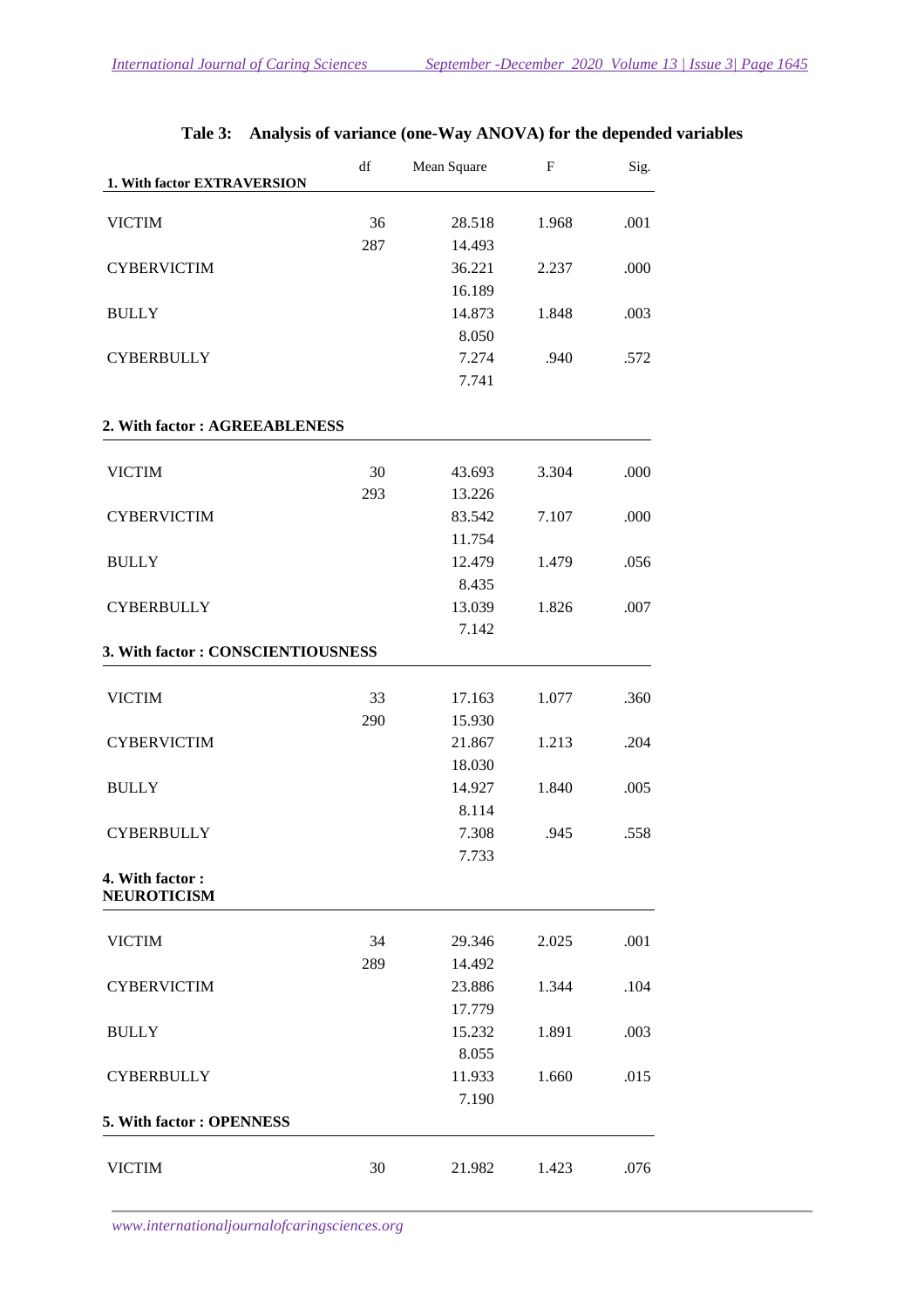|                    | 293 | 15.449 |       |      |
|--------------------|-----|--------|-------|------|
| <b>CYBERVICTIM</b> |     | 33.632 | 1.994 | .002 |
|                    |     | 16.865 |       |      |
| <b>BULLY</b>       |     | 11.955 | 1.408 | .082 |
|                    |     | 8.489  |       |      |
| <b>CYBERBULLY</b>  |     | 8.851  | 1.169 | .254 |
|                    |     | 7.570  |       |      |

The findings show that there is no important correlation between the characteristic of Extraversion with traditional perpetration or cyberbullying / cybervictim situations (Table 2). However, the use of a one-way ANOVA with Extraversion as factor and all forms of bullying / victimization as dependent variables (Table 3), revealed significant effect for Extraversion concerning the traditional victim  $[F(36, 287) =$ 1,968,  $p = 0.001$ ], cybervictim  $[F(36, 287) =$ 2,237,  $p = 0.000$  and traditional offender  $[F(36, 287) = 1,848, p = 0.003]$ . Additionally, in subgroups of adolescents who stated higher scores in ECIPQ-B and ECIPQ-C questionnaires remarkable negative relation to traditional victim and extraversion ( $r = -0.368$ <sup>\*\*</sup>,  $p = 0.002$ ) and positive correlation between bully and extraversion ( $r = 0.546$  \*\*,  $p = 0.001$ ) were found.

Agreeableness was found to have a small negative correlation with the (traditional) victim  $(r = -0.239$  \*\*,  $p \le 0.001$  and small negative correlation with the (traditional) aggressor ( $r = 0.253$  \*\*,  $p$  <0.001). Furthermore, Agreeableness was found to have a small negative correlation with the cybervictimization ( $r = -0.258$  \*\*, *p* <0.001), and less significantly with cyberbullying ( $r = -0.181^*$ ,  $p = 0.001$ ). A oneway ANOVA with Agreeableness as factor, revealed significant effect for Extraversion on traditional victim  $[F(30,293) = 3,304, p =$ 0.000], cybervictim [*F*(30,293) = 7,107, *p* = 0.000], cyberbully [*F*(30,293) = 1,826, *p* = 0.007], but not for bully [*F*(30,293) = 1,479, *p*  $= 0.056$ ].

On the other hand, bivariate correlations showed that Emotional Stability / Neuroticism is negatively related only to the bullying  $(r = -0.234)$ \*\*, *p* <0.001). However, a one-way ANOVA with Neuroticism as factor and all forms of bullying / victimization as dependent variables, revealed significant effect for Neuroticism on traditional victim  $[F(34,289) = 2,025, p =$ 0.001], bully  $[F(34,289) = 1,891, p = 0.003]$  and

*www.internationaljournalofcaringsciences.org*

cyberbully  $[F(34,289) = 1,660, p = 0.015]$  but not for cybervictim  $[F(34, 289) = 1,344, p =$ 0.104].

There were no significant associations with Conscientiousness or Openness to Experiences, with the exception of small negative correlation being observed in this study between Conscientiousness and the (traditional) perpetrator (r = -0.267 \*\*, *p* <0.001) [*F* (33,290)  $= 1,840, p = 0.005$ . However, a one-way ANOVA with Openness as factor, showed a significant effect on cybervictim  $[F(30,293) =$ 1,994,  $p = 0.002$ ].

Finally, linear regression analysis showed that traditional victimization is significantly predicted by Agreeableness ( $\beta$  = -0.322,  $p$  < 0,001) and Neuroticism (*β* = -0.285, *p* < 0,001), cyber victimization is significantly predicted only by Agreeableness ( $\beta$  = -0.315,  $p < 0.001$ ) and less by Neuroticism (*β* = -0.121, *p* = 0,036), traditional bullying is significantly predicted by Agreeableness ( $\beta$  = -0.287,  $p$  < 0,001), by Conscientiousness ( $\beta$  = -0.216,  $p < 0.001$ ) and less positively by Extraversion ( $\beta$  = 0.130,  $p$  = 0,028), while cyber bullying is significantly predicted by Agreeableness ( $\beta$  = -0.215, *p* < 0,001) and less positively by Extraversion ( $\beta$  =  $0.122, p = 0.049$ .

### **Discussion**

The purpose of the present study was to investigate the relation between (cyber)bullying / (cyber)victimization with the personality traits. On the basis of the statistical analysis carried out above, the hypotheses of the study have been partly confirmed. Research hypothesis H 1, that is extrovert adolescents are more prone to perpetrator / cyberbullying events, was not confirmed through bivariate correlations, but was confirmed through the one-way ANOVA. This finding is consistent with another recent survey in Turkey (Semerci, 2017) and earlier surveys of traditional offenders (Bollmer, Harris, & Milich, 2006; Tani et al., 2003).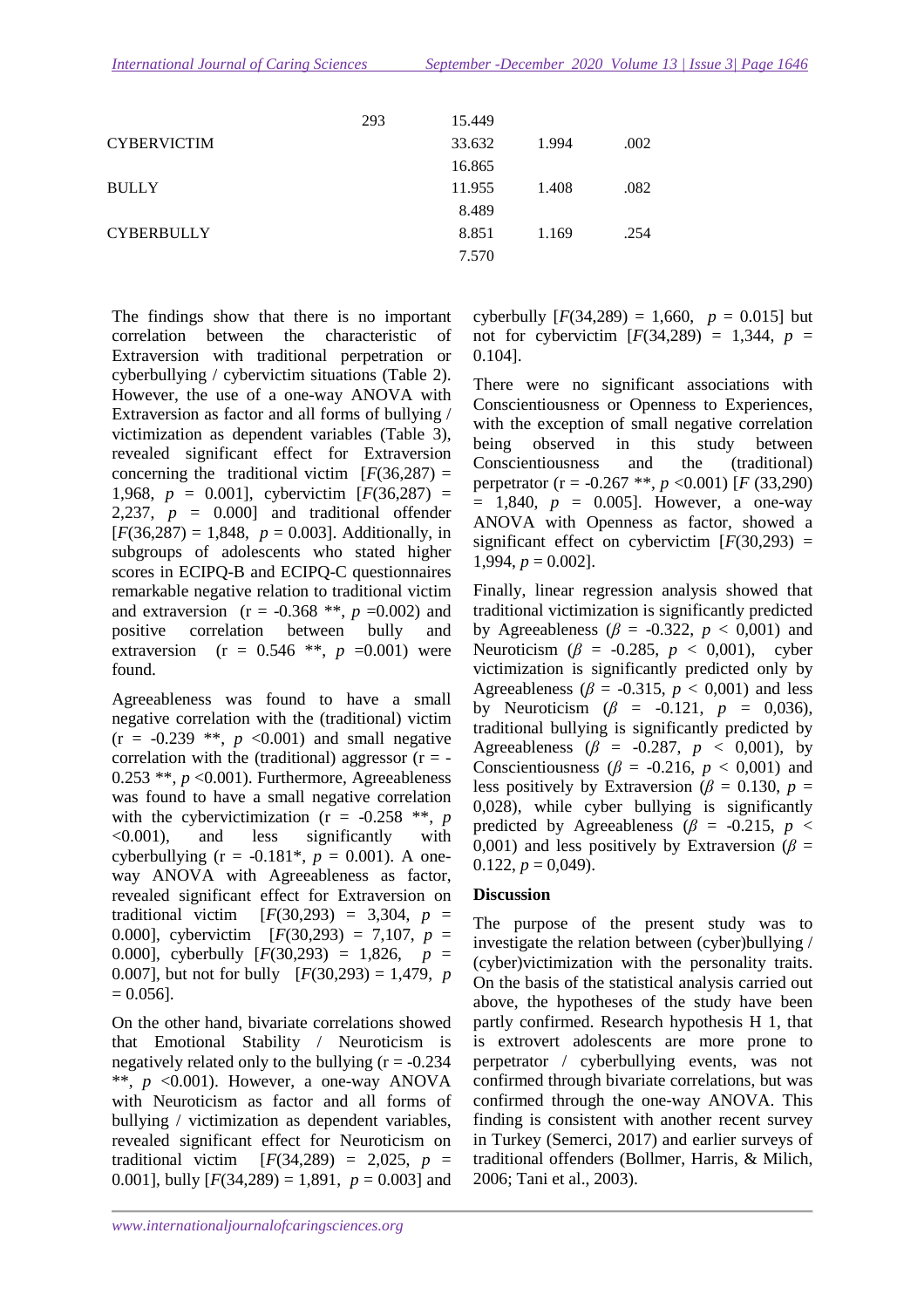On the other hand, from the findings of the research, hypothesis H 2 is partly confirmed; the (cyber) perpetration and (cyber) victimization is related to the Agreeableness and less to the Emotional Stability of teenage pupils. In particular, Agreeableness was found to have a small negative correlation with the (traditional) victim , consistent with other studies (Ehrler, Evans, & McGhee 1999; Jensen-Campbell et al., 2002; Tani et al., 2003; Alonso & Romero, 2017) and small negative correlation with the (traditional) aggressor, consistent with earlier study (Tani et al., 2003). These findings reveal that people who are confined to themselves, do not exude sympathy and trust (either due to contraction or disagreeable behavior) and are in danger of becoming bullied in everyday life. Furthermore, Agreeableness was found to have a small negative correlation with the cybervictimization and less significantly with cyberbullying, which is consistent with the findings of other surveys (Garaigordobil, 2015; Semerci, 2017; Alonso & Romero, 2017).

Also, statistical tests showed that Emotional Stability / Neuroticism is negatively related to bullying and victimization , which is consistent with findings from earlier surveys on victimization (Tani et al., 2003; Jensen-Campbell & Malcolm, 2007). Emotional stability is also negatively related to cyberbullying, but not to cybervictimization. On the contrary, this finding is the opposite to other surveys.People with emotional instability are more likely to resort to the online world as a treatment for their loneliness (Sahin, 2012; Kim, LaRose, & Peng, 2009, although referring to students) and become victims of cyberbullying as a result of their unstable emotional state or / and loneliness they may experience (Gleason, Jensen-Campbell, & Richardson, 2004; Guarini et al., 2012; Sahin, 2012; Semerci, 2017).

The findings also partly confirmed Hypothesis 3; bivariate correlations revealed no significant associations with Conscientiousness or Openness to Experiences, except for a slight correlation between Conscientiousness factor and perpetrator, as well as one-way ANOVA, with Openness as factor, which showed significant effect on cybervictim. A small positive association of Openness with at least the cybervictims has been observed in other studies in Spain, namely in the Basque region (Garaigordobil, 2015), as well as in the Galician region, where cybervictims have a high score in Openness to Experiences (Alonso & Romero, 2017). Openness has evolved with a negative correlation as the most prominent factor in both traditional victimization and electronic intimidation in Turkish research in adolescent students of vocational schools, especially boys (Semerci, 2017).

In conclusion, the evidence from this survey suggests that a person's lack of organization and orientation towards the achievement of his goals may be related to his / her behavior as a perpetrator / cyberbully, especially when combined with the low responsibility of the individual. Furthermore, it is not excluded that people with conscientious characteristics become victims of bullying / cyberbullying. In the first case, intimidating behavior may be linked to the achievement of its goals. In the second, it is possible that the organization and the targeting of the person raise the envy and the actor's desire to reduce the person by frightening it. The aforementioned Turkish survey, though highlighted this phenomenon, i.e. adolescents with high conscientiousness to be victims of cyberbullying, did not find any significant correlation of Conscientiousness with cyberbullies (Semerci, 2017).

**Limitations:** The restriction to particular school units in Athens did not allow us to draw generalized conclusions and, therefore, the findings of the study should be interpreted with caution. In addition, it should be should be taken into account that this research was designed as a cross-sectional study and concerns a specific period time.

**Conclusions:** Based on the IPIP 50 measurement tool, this study revealed that there were clear correlations between specific pupil personality traits and the occurrence of bullying and victimization behaviors. It is confirmed in part that extroversion adolescents are more prone to perpetrator / cyberbullying events. Clear correlations exist between (cyber) victimization and Agreeableness. Also, Conscientiousness has a negative correlation with the perpetrator.

These findings may help parents and school staff to detect and understand the behaviors of adolescent pupils associated with (cyber) bullying and (cyber) victimization, to prevent the former and to encounter / heal the latter by enhancing positive behaviors.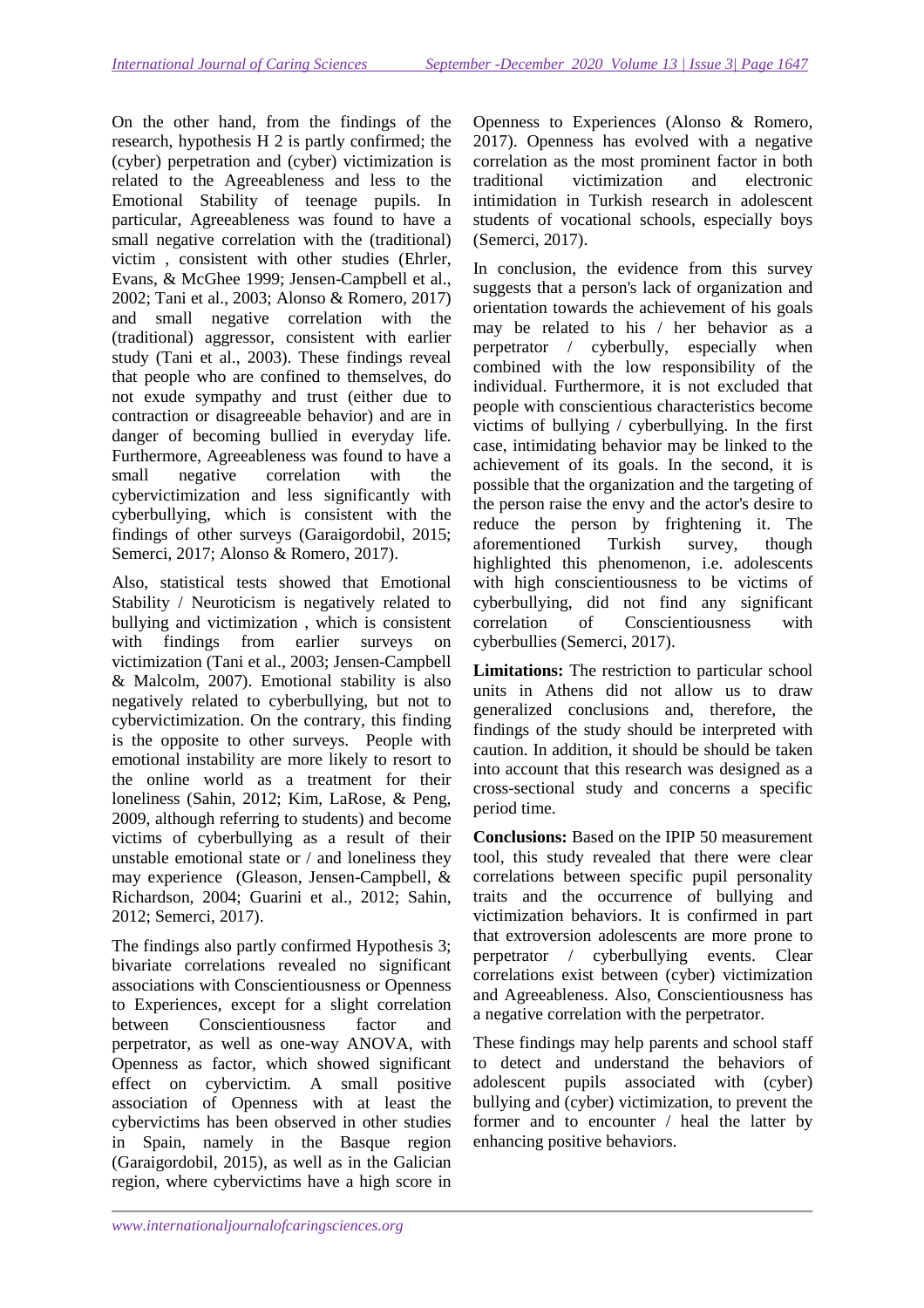They could also be taken into account by policy makers in the planned intervention and prevention programs aimed at the direction of enhancing personality traits that prevent bullying and victimization.

### **References**

- Alonso, C., & Romero, E. (2017). Aggressors and victims in bullying and cyberbullying: A study of personality profiles using the five-factor model. *The Spanish Journal of Psychology*, 20: 1–14.
- Anderson, T., & Sturm, B. (2007). Cyberbullying: From Playground to computer. *Young Adult Library Services,* 5 (2): 24-27.
- Antoniadou, N. & Kokkinos, K. (2013). Cyberbullying and cyber-victimization in children and adolescents: Frequency and risk factors ". Preschool & School Education, 1 (1): 138-169.
- Antoniadou, N., Kokkinos, C. Μ., & Markos, A. (2016). Possible common correlates between bullying and cyber-bullying among adolescents. *Psicologνa Educativa.* Retrieved from http://dx.doi.org/10.1016/j.pse.2016.01.003.
- Antoniadou, N., & Kokkinos, Μ. C. (2018). Empathy in Traditional and Cyber Bullying/Victimization Involvement From Early to Middle Adolescence: A Cross Sectional Study. *Journal of Educational and Developmental Psychology*, 8:1, 10.5539/jedp.v8n1p153.
- Athanasiades, C., Baldry, A.C., Kamariotis, T., Kostouli, M. & Psalti, Α. (2016). The "net" of the Internet: Risk Factors for Cyberbullying among Secondary-School Students in Greece. *European Journal on Criminal Policy and Research*, 22: 301-317.
- Baker, S. R., Victor, J. B., Chambers, A. L., & Halverson, C. F. Jr. (2004). Adolescent Personality. A Five-Factor Model Construct Validation. *Assessment*, 11 (4): 303-315. https://doi.org/10.1177/1073191104269871.
- Barlett, C. P., & Anderson, C. A. (2012). Direct and indirect relations between the Big 5 personality traits and aggressive and violent behavior. *Personality and Individual Differences*, 52: 870–875.
- Berne, S., Frisen, A., Schultze-Krumbholz, A., Scheithauer, H., Naruskov, K., Luik, P., Katzer, C., Erentaite, R., & Zukauskiene, R. (2013). Cyberbullying assessment instruments: A systematic review. *Aggression and Violent Behavior,* 18: 320-334.
- Bollmer, J. M., Harris, M. J., & Milich, R. (2006). Reactions to bullying and peer victimization: Narratives, physiological arousal, and

personality. *Journal of Research in Personality*, 40: 803-828.

- Brighi, A., Rosario, O., Paz, E., Mora-Mercha, J. A., Genta, M. L., Guarini, A., Smith, P. K., Thompson, F., & Tippett, N. (2012). The Emotional Impact of Bullying and Cyberbullying on Victims: A European Cross-National Study. *Aggressive Behavior*, 38: 342– 356.
- Calvete, E., Orue, I., Estévez, A., Villardón, L., & Padilla, P. (2010). Cyberbullying in adolescents: Modalities and aggressors' profile. *Computers in Human Behavior*, 26 (5): 1128-1135.
- Casas, J. A., Del Rey, R., & Ortega-Ruiz, R. (2013). Bullying and cyberbullying: Convergent and divergent predictor Variables. *Computers in Human Behavior*, 29: 580–587.
- Caspi, A. (2000). The Child Is Father of the Man: Personality Continuities From Childhood to Adulthood. *Journal of Personality and Social Psychology*, 78 (l): 158-172.
- Çelik, S., Atak, H., & Erguzen, A. (2012). The effect of personality on cyberbullying among university students in Turkey. *Eurasian Journal of Educational Research*, 49: 129-150.
- Coolidge, F. L., DenBoer, J. W., & Segal, D. L. (2003). Personality and neuropsychological correlates of bullying behavior. *Personality and Individual Differences*, 36 (7): 1559-1569.
- Costa, P. T. Jr. & McCrae, R. R. (1992). The Five-Factor Model of Personality and Its Relevance to Personality Disorders. *Journal of Personality Disorders*, 6 (4): 343-359.
- Del Rey, R., Elipe, P., & Ortega-Ruiz, R. (2012). Bullying and cyberbullying: Overlapping and predictive value of co-occurrence. *Psicothema*, 24: 608-613.
- Del Rey, R., Casas, J. A., Ortega-Ruiz, R., Schultze-Krumbholz, A., Scheithauer, H., Smith, P., Thompson, F., Barkoukis, V., Tsorbatzoudis, H., Brighi, A., Guarini, A., Pyzalski, J., & Plichta, P. (2015). Structural validation and cross-cultural robustness of the European Cyberbullying Intervention Project Questionnaire. *Computers in Human Behavior*, 50: 141-147.
- Ehrler, D. J., Evans, J. G., & McGhee, R. L. (1999). Extending Big‐Five theory into childhood: A preliminary investigation into the relationship between Big‐Five personality traits and behavior problems in children. *Psychology in the Schools*, 36 (6): 451-458.
- Feinberg, T., & Robey, N. (2009). Cyberbullying. *Education Digest: Essential Readings Condensed for Quick Review*, 74 (7): 26-31.
- Garaigordobil, M. (2015). Psychometric Properties of the Cyberbullying Test, a Screening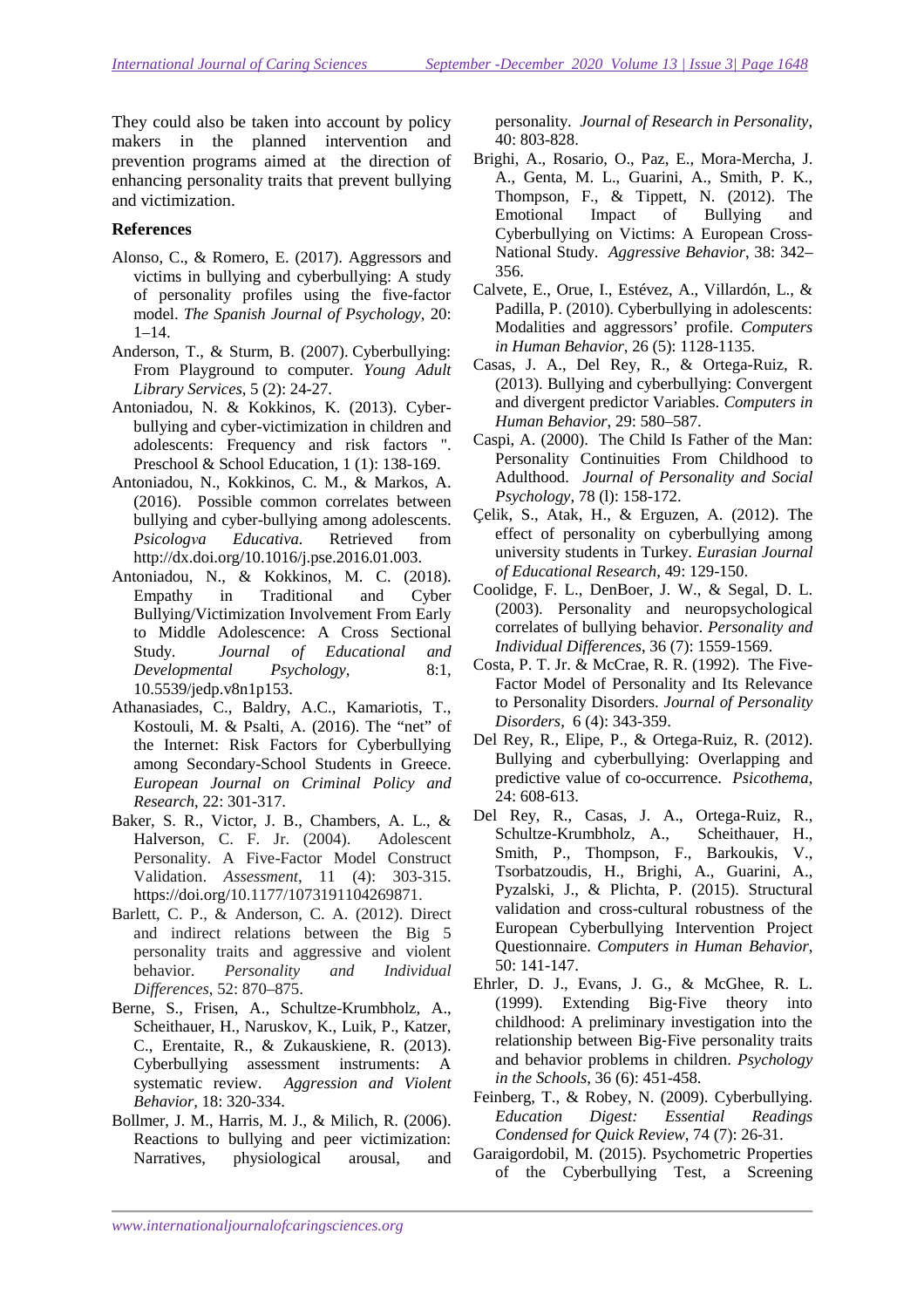Instrument to Measure Cybervictimization, Cyberaggression, and Cyberobservation. *Journal of Interpersonal Violence*, 1-21. https://doi: 10.1177/0886260515600165 jiv.sagepub.com.

- Gleason, K. A., Jensen-Campbell, L. A., & Richardson, D. (2004). Agreeableness as a predictor of aggression in adolescence. *Aggressive Behavior*, 30: 43-61.
- Goldberg, L. R. (1990). An Alternative "Description of Personality": The Big-Five Factor Structure. *Journal of Personality and Social Psychology*, 59 (6): 1216-1229.
- Goldberg, L. R. (1992). The development of markers for the Big-Five factor structure. *Psychological Assessment*, 4: 26–42.
- Goldberg, L. R. (1999). A broad-bandwidth, public domain, personality inventory measuring the lower-level facets of several five-factor models. *Personality psychology in Europe,* 7: 7–28.
- Goldberg, L. R., Johnson, J. A., Eber, H. W., Hogan, R., Ashton, M. C., Cloninger, R. C., & Gough, H.G. (2006). The international personality item pool and the future of publicdomain personality measures. *Journal of Research in Personality,* 40: 84–96.
- Goodboy, A. K., & Martin, M. (2015). The personality profile of a cyberbully: Examining the Dark Triad. *Computers in Human Behavior,*  49: 1-4*.* https://doi: 10.1016/j.chb.2015.02.052
- Guarini, A., Passini, S., Melotti, G., & Brighi, A. (2012). Risk and protective factors on perpetration of bullying and cyberbullying. *Studia Educacyjne*, 23: 33-55.
- Hansen, T. B., Steenberg, L. M., Palic, S., & Elklit, A. (2012). A review of psychological factors related to bullying victimization in schools. *Aggression and Violent Behavior,* 17 (4): 383- 387.
- Hinduja, S., & Patchin, J. W. (2008). Cyberbullying: an exploratory analysis of factors related to offending and victimization. *Deviant Behavior*, 29: 129 -156.
- Hinduja, S., & Patchin, J. W. (2010). Bullying, cyberbullying, and suicide. *Archives of Suicide Research*, 14 (3): 206–221.
- Jensen-Campbell, L. A., Adams, R., Perry, D. G., Workman, K. A., Furdella, J. Q., & Egan, S. K. (2002). Agreeableness, extraversion, and peer relations in early adolescence: Winning friends and deflecting aggression. *Journal of Research in Personality*, 36 (3): 224-251.
- Jensen-Campbell, L. A., & Malcolm, K. T. (2007). The importance of conscientiousness in adolescent interpersonal relationships. *Personality and Social Psychology Bulletin*, 33: 368–383.
- Kim, J., LaRose, R., & Peng, W. (2009). Loneliness as the cause and the effect of problematic internet use: The relationship between internet use and psychological wellbeing. *CyberPsychology & Behavior*, 12 (4): 451-455.
- Kokkinos, C. M. (2013). Bullying and victimization in early adolescence: Associations with attachment style and perceived parenting. *Journal of School Violence,* 12: 174-192.
- Kokkinos, C., Antoniadou, N., Dalara, E., Koufogazou, A., & Papatziki, A. (2013). Cyberbullying, Personality and Coping among Pre-Adolescents. *International Journal of Cyber Behavior, Psychology and Learning*, 3 (4): 55- 69.
- Kokkinos, C. M., Antoniadou, N., & Markos, A. (2014). Cyber-bullying: An investigation of the psychological profile of university student participants. *Journal of Applied Developmental Psychology,* 35: 204–214.
- Kokkinos, C. M., E. Kipritsi, & Markos, A. (2016a). Preadolescents' Psychosocial Functioning: The Role of Personality and Attachment Style. *Mental Health and Prevention*, 4: 105-114.
- Kokkinos, C. M., Voulgaridou, I., Koukoutsis, N., & Markos, A. (2016b). Peer victimization and depression in Greek preadolescents: Personality and attachment as moderators. *Personal Relationships*, 23: 280-295. Retrieved from https://doi: 10.1111/pere.12126.
- Kormas, G., Critselis, E., Janikian, M., Kafetzis, D. & Tsitsika, A. (2011). Risk factors and psychosocial characteristics of potential problematic and problematic internet use among adolescents: A cross-sectional study, *BMC Public Health*, 11:595-602. Retrieved from: http://www.biomedcentral.com/1471- 2458/11/595.
- Kowalski, R. M., Giumetti, G. W., Schroeder, A. N., & Lattanner, M. R. (2014). Bullying in the digital age: A critical review and meta-analysis of cyberbullying research among youth. *Psychological Bulletin*, 140: 1073-1137.
- Lazuras, L., Barkoukis, V., Tsorbatzoudis, H. (2017). Face-to-face bullying and cyberbullying in adolescents: Transcontextual effects and role overlap. *Technology in Society*, 48: 97-101.
- Li, Q. (2007). Bullying in the new playground: Research into cyberbullying and cyber victimization. *Australasian Journal of Educational Technology*, 23(4): 435–454.
- Makri-Botsari, E. & Karagianni, G.. (2014). Cyberbullying in Greek Adolescents: The Role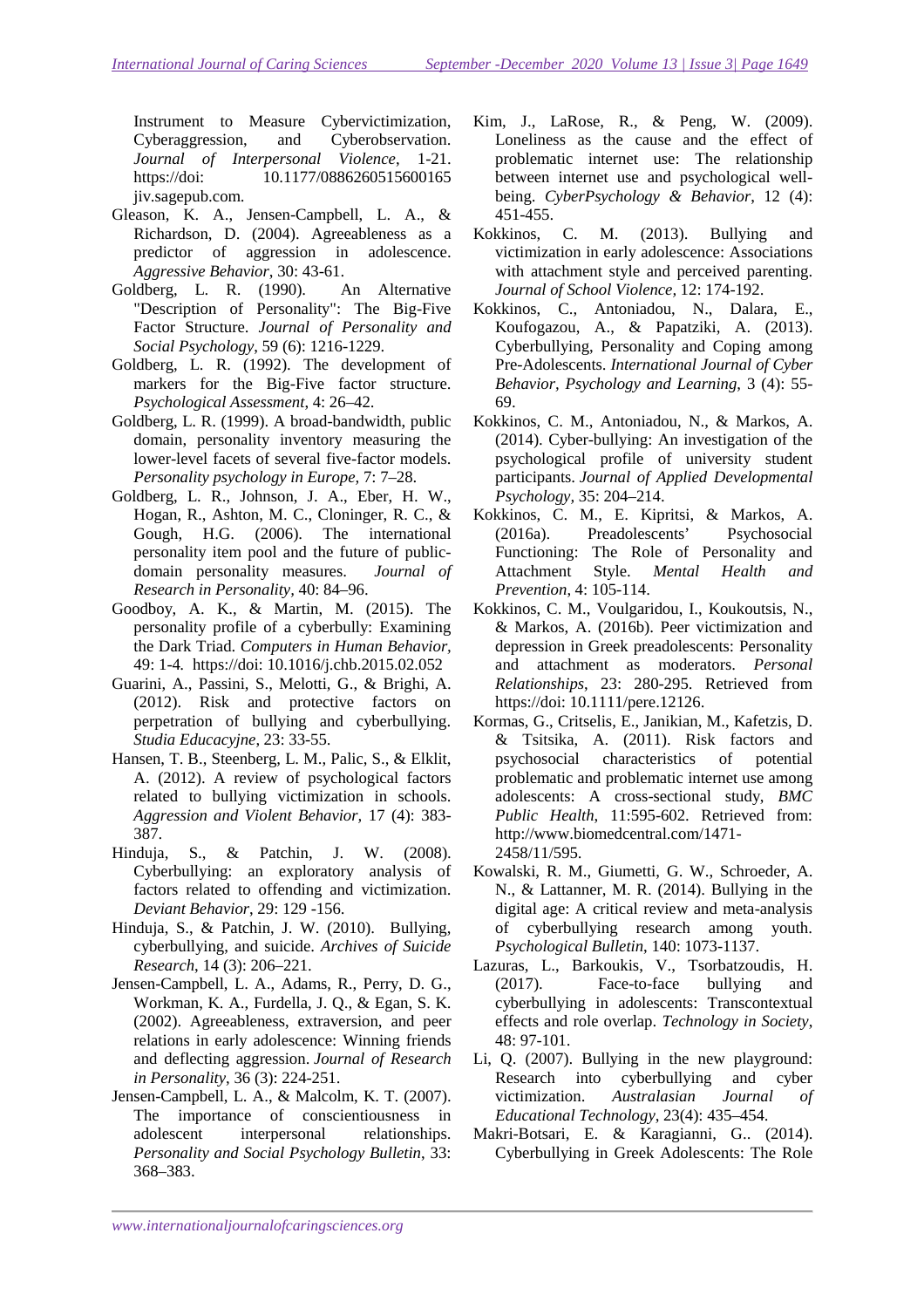of Parents. *Procedia - Social and Behavioral Sciences*, 116:3241-3253.

- McCrae, R. R., & Costa, P. T. Jr. (1987). Validation of the Five-Factor Model of Personality Across Instruments and Observers. *Journal of Personality and Social Psychology*, 52 (1): 81-90.
- McCrae, R.R., & John, O.P. (1992). An Introduction to the Five-Factor Model and Its Applications. *Journal of Personality,* 60 (2): 175-215.
- Measelle, J. R., John, O. P., Ablow, J. C., Cowan, P. A., & Cowan, C. P. (2005). Can children provide coherent, stable, and valid self-reports on the Big Five dimensions? A longitudinal study from ages 5 to 7. *Journal of Personality and Social Psychology*, 89 (1): 90-106.
- Menesini, E., Camodeca, M., & Nocentini, A. (2010). Bullying among siblings: The role of personality and relational variables. *British Journal of Developmental Psychology,* 28: 921- 939.
- Mitsopoulou, E. & Giovazolias, T. (2015). Personality traits, empathy and bullying behavior: A meta-analytic approach. *Aggression and Violent Behavior*, 21: 61–72.
- Bezevegis H., Pavlopoulos V., & Georgouleas G. (2002). The "Big Five" Personality Factors and Child and Adolescent Behavior Problems. In: Ρούσσου, Α. (Ed.). Issues of Psychometry in Clinical Practice and Research. Greek Letters, Athens, 321-328.
- Olweus, D. (1993). *Bullying at School: What We Know and What We Can Do.* Blackwell, New York.
- Pavlopoulos, V., & Bezevegkis, H. (1999). The Five Personality Factors Model for Children: An Intercultural Study. Psychology, 6 (2): 174- 182.
- Perren, S., Dooley, J., Shaw, T., & Cross, D. (2010). Bullying in school and cyberspace: Associations with depressive symptoms in Swiss and Australian adolescents, *Child and Adolescent Psychiatry and Mental Health*, 4:28. Doi:10.1186/1753-2000-4-28
- Şahin, M. (2012). The relationship between the cyberbullying / cybervictmization and loneliness among adolescents. *Children and Youth Services Review,* 34: 834–837.
- Schultze-Krumbholz, A., Göbel, K., Scheithauer, H., Brighi, A., Guarini, A., Tsorbatzoudis, H., Barkoukis,V., Pyżalski, J., Plichta, P., Del Rey, R., Casas, J. A., Thompson, F., & Smith, P. K. (2015). A Comparison of Classification Approaches for Cyberbullying and Traditional Bullying Using Data From Six European

Countries. *Journal of Social Violence*, 14 (1): 47-65.

- Semerci, A. (2017). Investigating the effects of personality traits on cyberbullying. *Pegem Journal of Education and Instruction,* 7 (2): 211-230. http://dx.doi.org /10.14527/pegegog.2017.008.
- Slonie, R., & Smith, P. K. (2008). Cyberbullying: Another main type of bullying? *Scandinavian Journal of Psychology*, 49: 147–154.
- Smith, P., Mahdavi, J., Carvalho, M., & Tippett, N. (2005). An investigation into cyberbullying, its forms, awareness and impact, and the relationship between age and gender in cyberbullying. *A Report to the Anti-Bullying Alliance Unit for School and Family Studies.* Goldsmiths College, University of London.
- Sourander, A., Klomek, A. B., Ikonen, M., Lindroos, J., Luntamo, T., Koskelainen, M., Ristkari, T., & Helenius, H. (2010). Psychosocial Risk Factors Associated With Cyberbullying Among Adolescents. A Population-Based Study. *Arch Gen Psychiatry,*  67 (7): 720-728.
- Strom, P., & Strom, R. (2005). When teens turn cyberbullies. *The Educational Digest,* 71 (4): 35-41.
- Tani, F., Greenman, P. S., Schneider, B. H., & Fregoso, M. (2003). Bullying and the Big Five: A study of childhood personality and participant role in bullying incidents. *School Psychology International*, 24: 131-146.
- Touloupis, Th., & Athanasiadou, Ch. (2014). The risky use of new technology among primary school students: internet addiction and cyberbullying. Hellenic Journal of Psychology, 11: 83-110.
- Tsitsika, A., Critselis, E., Louizou, A., Janikian, M., Freskou, A., Marangou, E., Kafetzis, D. (2011). Determinants of Internet addiction among adolescents: a case-control study. *TheScientificWorldJournal*, 11: 866–874.
- Veenstra, R., Lindenberg, S., Oldehinkel, A. J., De Winter, A. F., Verhulst, F. C., & Ormel, J. (2005). Bullying and Victimization in Elementary Schools: A Comparison of Bullies, Victims, Bully/Victims, and Uninvolved Preadolescents. *Developmental Psychology,*  41(4): 672-682.
- Williams, K.R., & Guerra N.G. (2007). Prevalence and Predictors of Internet Bullying. *Journal of Adolescent Health,* 41 (6): 14–21.
- Wright, M.F., & Li, Y. (2013). The association between cyber victimization and subsequent cyber aggression: the moderating effect of peer rejection. *Journal of Youth and Adolescent*, 42 (5): 662-674.